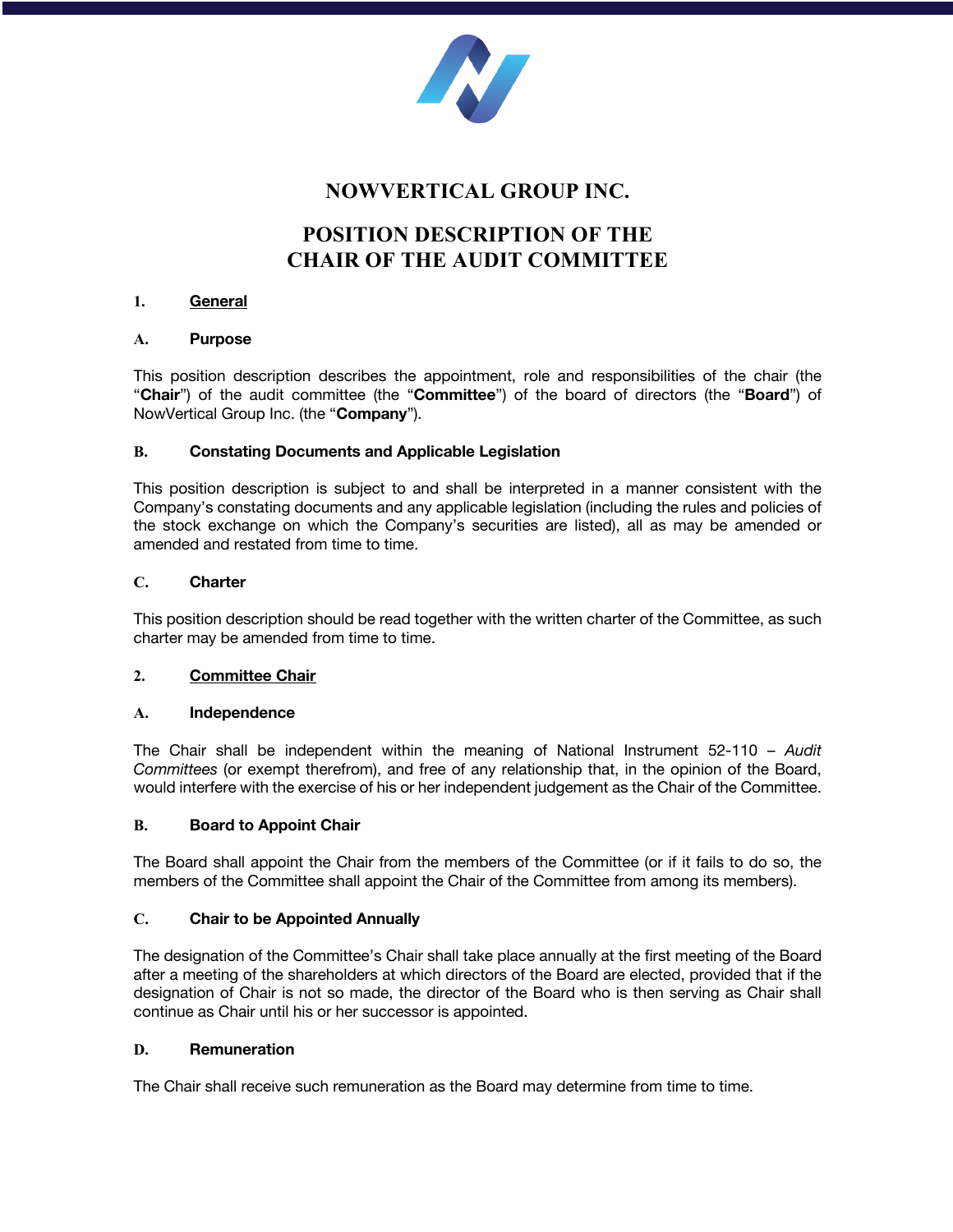

# **3. Responsibilities**

# **A. Committee Leadership**

The Chair will provide leadership to the Committee in discharging its mandate as set out in the Committee charter, including by:

- (a) promoting a thorough understanding by members of the Committee, management, the Company's internal financial personnel, internal auditors (if applicable) and the Company's external auditor of:
	- (i) the duties and responsibilities of the Committee; and
	- (ii) the relationship between the Committee and each of the Company's:
		- (A) management;
		- (B) internal financial personnel; and
		- (C) external auditor;
- (b) promoting cohesiveness among members of the Committee; and
- (c) promoting honest and ethical decision making by members of the Committee.

# **B. Liaison between the Committee and Management**

The Chair shall be the liaison between the Committee and each of the Company's management, the internal financial personnel, the internal auditors (if applicable) and external auditor, promoting open and constructive discussions between members of the Committee and each of these parties.

# **C. Information Flow**

The Chair shall promote the proper flow of information to the Committee to keep the Committee fully apprised of all matters which are material to the Company at all times.

# **D. Meetings of the Committee**

In connection with meetings of the Committee, the Chair shall be responsible for:

- (a) scheduling meetings of the Committee based on consultations with the Committee members and management, as appropriate;
- (b) organizing and presenting the agenda for Committee meetings such that:
	- (i) all of the responsibilities assigned to the Committee under the terms of the Committee charter are discharged on a timely and diligent basis; and
	- (ii) members of the Committee have input into the agendas;